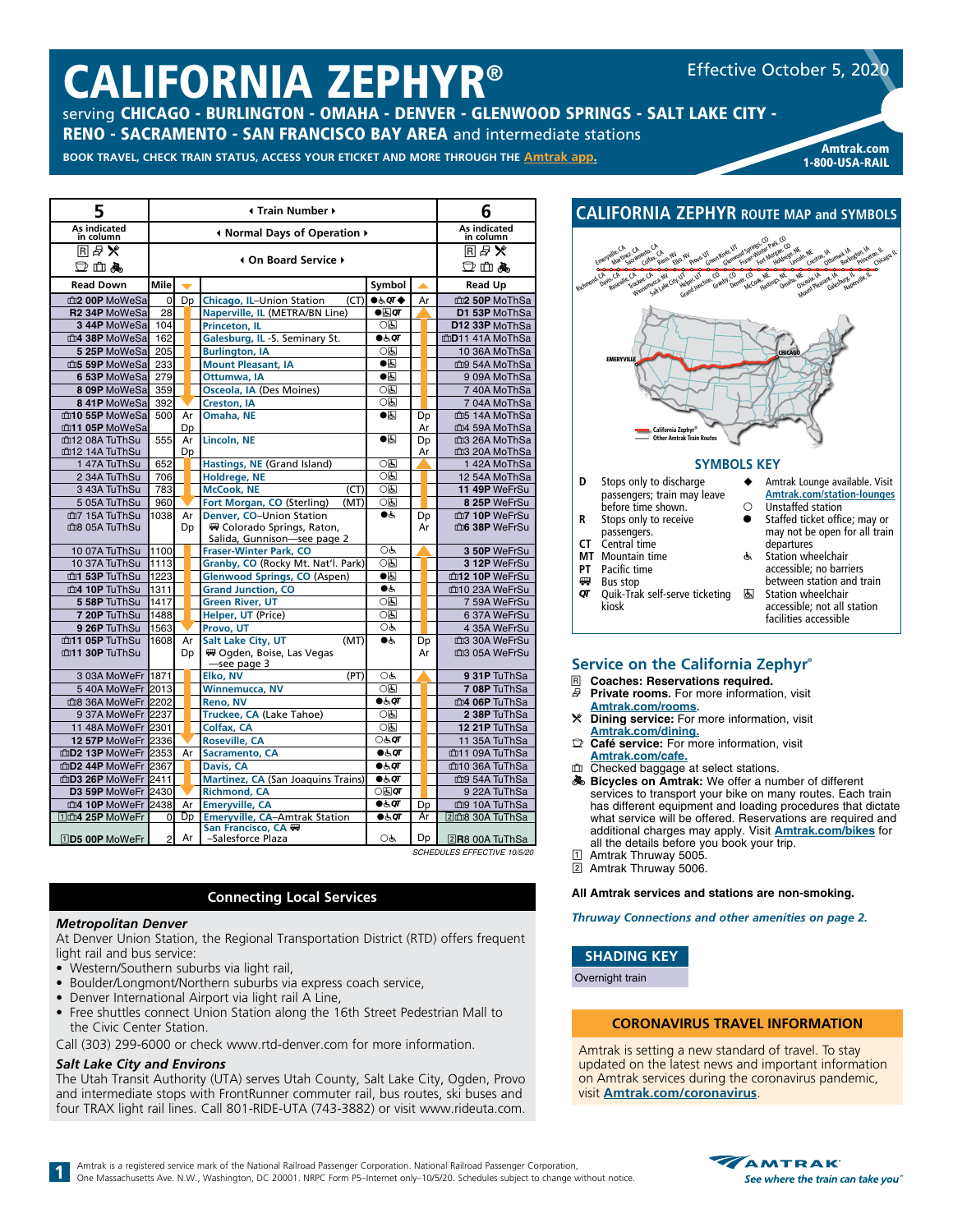# CALIFORNIA ZEPHYR®

Effective October 5, 2020

serving CHICAGO - BURLINGTON - OMAHA - DENVER - GLENWOOD SPRINGS - SALT LAKE CITY -

RENO - SACRAMENTO - SAN FRANCISCO BAY AREA and intermediate stations

**BOOK TRAVEL, CHECK TRAIN STATUS, ACCESS YOUR ETICKET AND MORE THROUGH THE [Amtrak app](https://www.amtrak.com/mobile). Amtrak and a media and and a** 

1-800-USA-RAIL

#### **Thruway Bus Connections**

# **Davenport • Galesburg • Springfield • Bloomington • Champaign • Indianapolis**

| 4, 6 & 380 at<br>Galesburg<br>393 at<br>Champaign/<br><b>Urbana</b><br>50 at<br>Indianapolis | 4 & 6 at<br>Galesburg<br>21/421 at<br>Springfield |             |                | <b>Cconnecting Trains</b>               | 51 at<br>Indianapolis<br>58 at<br>Champaign/<br>Urbana | 21/421 at<br>Springfield<br>3 & 5 at<br>Galesburg |                             |        |
|----------------------------------------------------------------------------------------------|---------------------------------------------------|-------------|----------------|-----------------------------------------|--------------------------------------------------------|---------------------------------------------------|-----------------------------|--------|
| <b>Burlington</b><br><b>Trailways</b>                                                        | <b>Executive</b><br>Transp.                       |             |                | <b>Thruway Operator</b>                 |                                                        | <b>Burlington</b><br><b>Trailways</b>             | <b>Executive</b><br>Transp. |        |
| 8890                                                                                         | 5521                                              |             |                | <b>Thruway Number</b>                   | 8893                                                   | 5522                                              |                             |        |
| Daily                                                                                        | Daily                                             | Mile        | ╾              | <b>Days of Operation</b>                | Symbol                                                 |                                                   | Daily                       | Daily  |
| 110P                                                                                         | 2 15P                                             | $\mathbf 0$ | Dp             | Galesburg, IL-Amtrak Station            | $\bullet \circ \sigma$                                 | Ar                                                | 11 20A                      | 30P    |
| 205P                                                                                         | 3 10P                                             | 49          | Ar             | Peoria, IL                              | ᅃ                                                      | Dp                                                | 10 25A                      | 12 30P |
| 2 15P                                                                                        | 3 10P                                             |             | Dp             |                                         |                                                        | Ar                                                |                             | 12 30P |
|                                                                                              | 4 30P                                             | $25*$       | Ar             | Springfield, IL-Amtrak Station          | $\bullet$                                              | Dp                                                |                             | 11 15A |
|                                                                                              |                                                   |             | Dp             |                                         |                                                        | Ar                                                |                             |        |
|                                                                                              |                                                   | $*66$       | D <sub>D</sub> | Decatur, IL                             | Oģ,                                                    | Ar                                                |                             |        |
| 3 00P                                                                                        |                                                   | 88          | Ar             | <b>Bloomington-Normal, IL</b>           | $\bullet \circ \sigma$                                 | Ar                                                | 9 30A                       |        |
| 3 05P                                                                                        |                                                   |             | D <sub>D</sub> | -Uptown Station                         |                                                        | Dp                                                | 915A                        |        |
| 4 00P                                                                                        |                                                   | $**115$     | Ar             | Champaign-Urbana, IL                    | $\bullet$                                              | Dp                                                | 8 15A                       |        |
| 4 05P                                                                                        |                                                   | ***142      | Dp             | -Amtrak Station                         |                                                        | Ar                                                | 8 0 5 A                     |        |
|                                                                                              |                                                   | 176         | Ar             | (CT)<br><b>Danville, IL</b>             | OĠ                                                     | Dp                                                | 7 20A                       |        |
| 7 15P                                                                                        |                                                   | 269         | Ar             | Indianapolis, IN-Amtrak Station<br>(ET) | $\bullet$                                              | Dp                                                | 700A                        |        |

**\* Distance from Peoria \*\* Distance via Decatur \*\*\* Distance via Bloomington-Normal**

#### **Denver • Raton • Albuquerque • El Paso** *(Greyhound)*

| 1/4218<br>2/422 at<br>El Paso* | 6 at<br>Denver |             | <b>Connecting Train Number</b> |                                                           |              |          |               |  |  |  |
|--------------------------------|----------------|-------------|--------------------------------|-----------------------------------------------------------|--------------|----------|---------------|--|--|--|
| 8101                           | 8305           |             |                                | <b>Thruway Number</b>                                     |              |          | 8102          |  |  |  |
| Daily                          | Daily          | <b>Mile</b> |                                | <b>Days of Operation</b>                                  | Symbol       |          | Daily         |  |  |  |
| 11 30A                         | 8 0 0 P        | $\Omega$    | Dp                             | (MT)<br>Denver, CO<br>-Union Station                      | OĠ           | Ar       | 445P          |  |  |  |
| 100P<br>110P                   | 940P           | 72          | Ar<br>Dp                       | <b>Colorado Springs, CO</b>                               | Oģ,          | Dp<br>Ar | 3 35P         |  |  |  |
| 200P<br>205P                   | 10 35P         | 115         | Ar<br>Dp                       | Pueblo, CO                                                | ОĠ           | Dp<br>Ar | 2 35P         |  |  |  |
| 4 25P<br>430P                  |                | 221         | Ar<br>Dp                       | <b>Raton, NM-Amtrak Station</b>                           | ০ন্ড         | Dp<br>Ar |               |  |  |  |
| 8 15P<br>10 00P                |                | 451         | Ar<br>Dp                       | <b>Albuquerque, NM</b><br>-Alvarado Transportation Center | $\bullet$ is | Dp<br>Ar | 8 15A<br>750A |  |  |  |
| 1 20A<br>1 30A                 |                | 667         | Ar<br>Dp                       | <b>Las Cruces, NM</b>                                     | OĠ           | Dp<br>Ar | 4 30A         |  |  |  |
| 2 30A                          |                | 718         | Ar                             | El Paso, TX-Greyhound Station (MT)                        | OĠ           | Dp       | 3 25A         |  |  |  |

**\* Union Depot and the Greyhound Station in El Paso are about a half-mile (0.8 km) apart; transfers are not provided by Amtrak. Taxis are available**.

#### **SHADING KEY**

Thruway and connecting services

*See page 1 for Route Map and* 

*Symbols.*

#### **Carry-On Pet Program**

A small cat or dog in a pet carrier may be carried aboard most Amtrak trains. Reservations are required, and some restrictions apply. Visit **[Amtrak.com/pets](https://www.amtrak.com/pets)** for details.

Amtrak is a registered service mark of the National Railroad Passenger Corporation. National Railroad Passenger Corporation, One Massachusetts Ave. N.W., Washington, DC 20001. NRPC Form PS-Internet only-10/5/20. Schedules